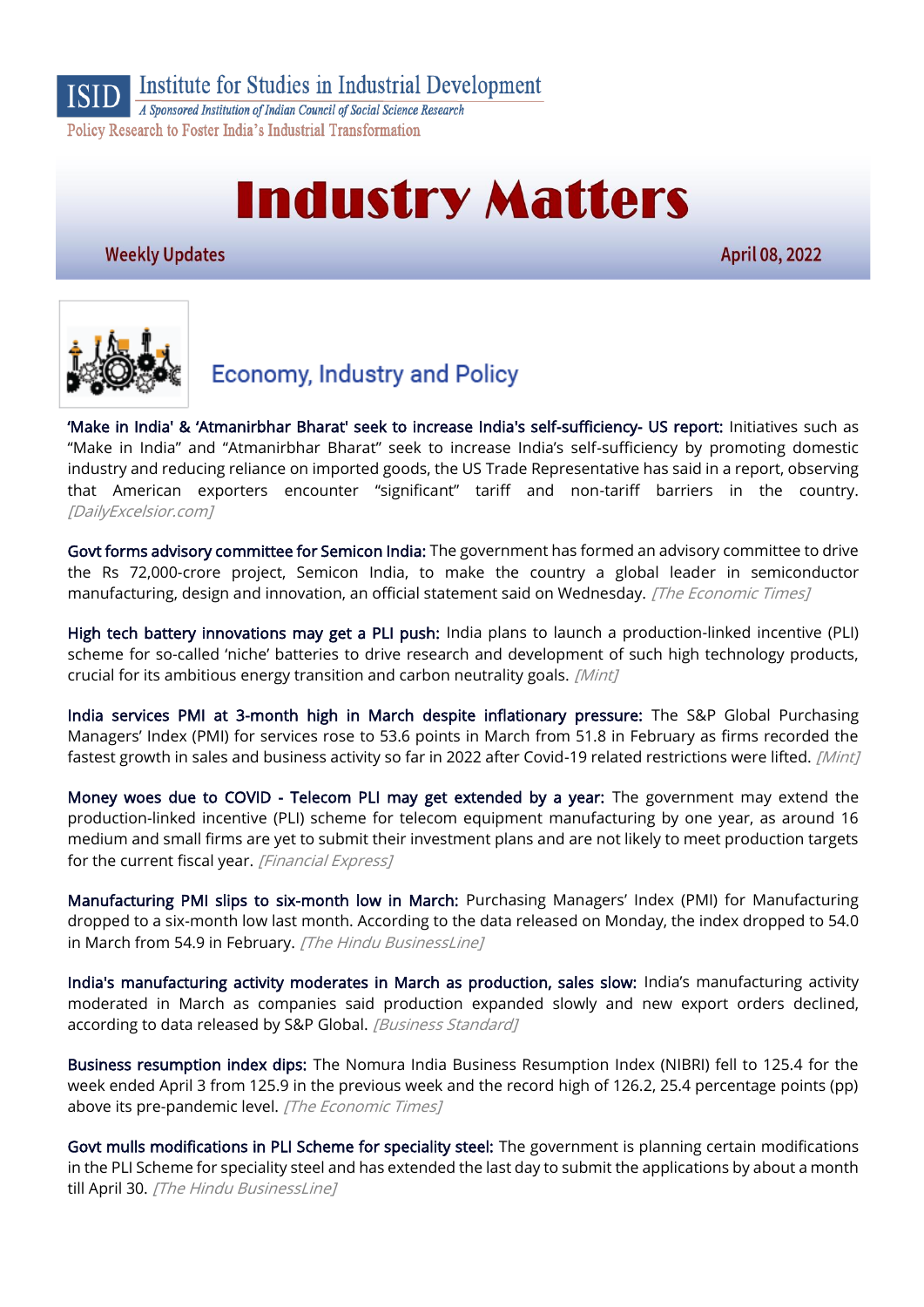[India on cusp of major economic recovery - Niti Aayog VC Rajiv Kumar:](https://www.business-standard.com/article/economy-policy/india-on-cusp-of-major-economic-recovery-niti-aayog-vc-rajiv-kumar-122040300235_1.html) Notwithstanding economic uncertainties triggered by the Russia-Ukraine war that is also impacting global supply chains, Kumar asserted that it was quite clear from all accounts that India will remain the fastest growing economy in the world. *[Business* Standard<sub>1</sub>

[FY22 tax receipts up a third on year, beat RE by Rs 1.6 trillion:](https://www.financialexpress.com/economy/fy22-tax-receipts-up-a-third-on-year-beat-re-by-rs-1-6-trillion/2483997/) The Centre's gross tax receipts (GTR) grew by as much as a third on year in 2021-22, the sharpest growth in any year in recent decades if not in recorded history, representing an impressive tax buoyancy of 1.6. [Financial Express]

[Direct tax collections top revised estimates in FY22 at nearly](https://www.livemint.com/economy/direct-tax-collections-top-revised-estimates-in-fy22-at-nearly-14-tn-11649184306549.html) **₹**14 tn: The latest figures compiled by the central board of direct taxes (CBDT), the mop-up for FY22 is only about ₹38,000 crore short of the 2022-23 budget estimates (BE), which means direct tax collections will need to grow by only 3.2% to meet this year's target. [Mint]

[No extension of GST aid to states, says Centre:](https://www.financialexpress.com/economy/no-extension-of-gst-aid-to-states-says-centre/2481731/) The Centre has made it clear that the five-year GST compensation to states can't be extended beyond June 30, 2022. In the latest Budget, it announced a Rs 1 trillion 50-year capex loan to states. [Financial Express]

[Only 80.6% spent till February, govt likely to miss capex target:](https://www.business-standard.com/article/economy-policy/only-80-6-spent-till-february-govt-likely-to-miss-capex-target-122040200060_1.html) The Centre is likely to have missed the capex target for the fiscal year that ended on March 31, with only 80.6 per cent of the Rs 6-trillion allocation spent by February, Controller General of Accounts data showed. [Business Standard]

[Spend on defence purchases from foreign sources down by 10%:](https://timesofindia.indiatimes.com/india/spend-on-defence-purchases-from-foreign-sources-down-by-10/articleshow/90602278.cms) The government has taken several policy initiatives in the past few years under the Make in India programme and brought in reforms to encourage indigenous design, development and manufacture of defence equipment in the country. [The Times of India]



#### **Foreign Investment**

[Now to plough FDI back across sectors:](https://economictimes.indiatimes.com/opinion/et-editorial/now-to-plough-fdi-back-across-sectors/articleshow/90671421.cms) Nirmala Sitharaman pointed out that India was one of the top five destinations for FDI during the pandemic. On Monday, she followed this up by stating that FDI is a better gauge of India's economic prospects than the flight of foreign portfolio investment (FPI) following interest rate readjustments in advanced economies. [The Economic Times]

[India continues to remain highest receiver of FDI - FM in Lok Sabha:](https://economictimes.indiatimes.com/news/economy/indicators/india-continues-to-remain-highest-receiver-of-fdi-fm-in-lok-sabha/articleshow/90638876.cms) India continues to remain the highest receiver of the FDI, and the Indian retail investors have created the capacity to absorb the shock due to outflow of foreign funds from the country's stock markets, Finance Minister Nirmala Sitaraman told Lok Sabha. [The Economic Times]

[HAL ties up with Israel Aerospace Industries to convert civil aircraft to multi mission tanker transport aircraft:](https://economictimes.indiatimes.com/news/defence/hal-ties-up-with-israel-aerospace-industries-to-convert-civil-aircraft-to-multi-mission-tanker-transport-aircraft/articleshow/90685263.cms) The move will provide India's defense ecosystem with new capabilities and cost effective solutions in the market. [The Economic Times]



## **Trade Policy and Competitiveness**

[India, Australia sign historic free-trade deal, PM Modi calls it 'watershed moment':](https://economictimes.indiatimes.com/news/economy/foreign-trade/india-australia-sign-historic-free-trade-deal-pm-modi-calls-it-watershed-moment/videoshow/90606331.cms) Prime Minister Narendra Modi said that the India-Australia Economic Cooperation and Trade Agreement is a "watershed moment" for bilateral ties. The interim free trade deal aims to eliminate 85 per cent tariffs on Australian goods exports to India. [The Economic Times]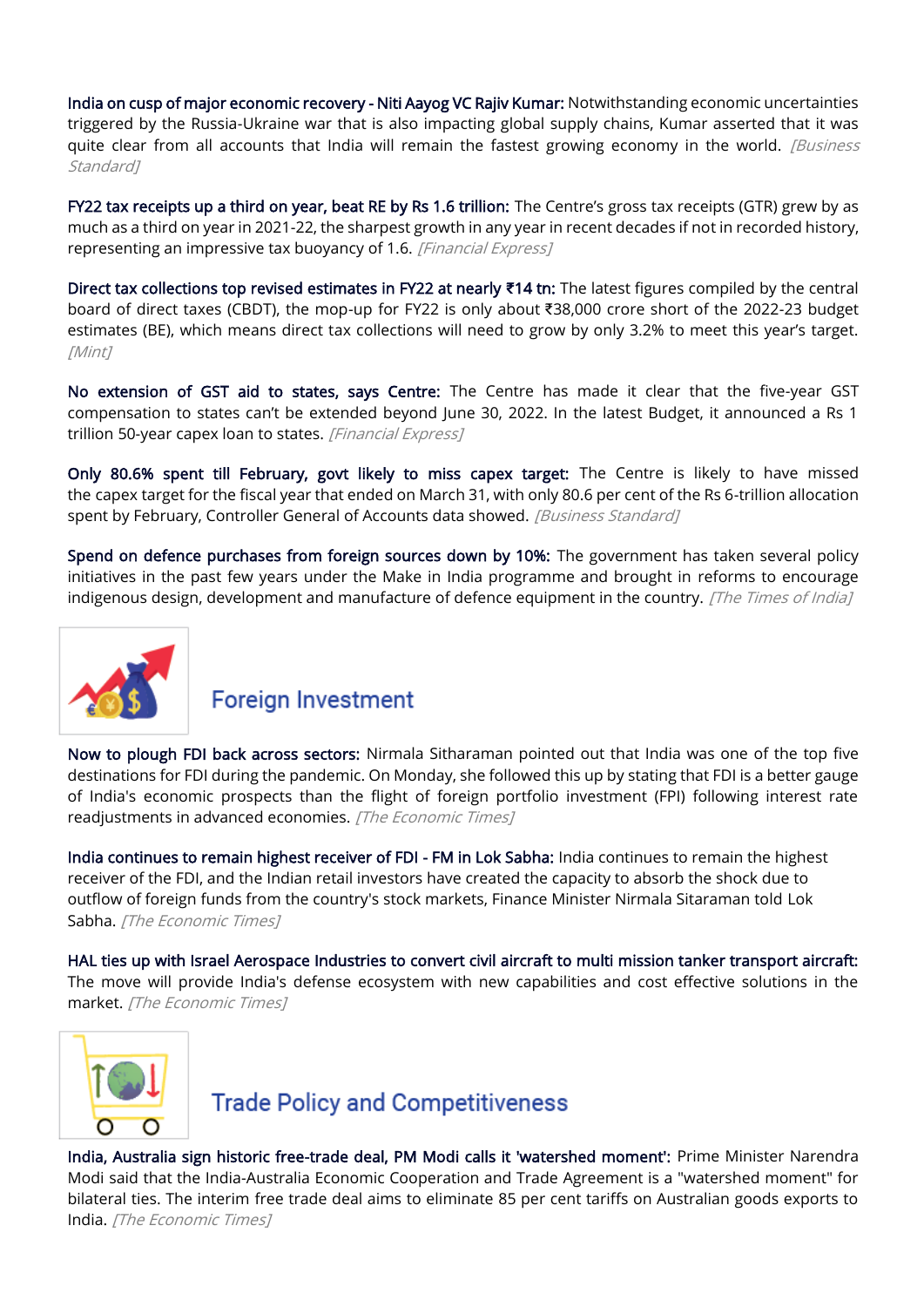[Trade deficit widens to \\$192 billion in FY22; imports at record high:](https://www.business-standard.com/article/economy-policy/trade-deficit-widens-to-192-billion-in-fy22-imports-at-record-high-122040500051_1.html) India's trade deficit widened to \$192 billion in financial year 2021-22 (FY22) as imports hit a record high of \$610 billion because the value of inbound petroleum shipments nearly doubled as compared to a year earlier. [Business Standard]

[India now sets sights on free trade agreement with Gulf countries:](https://www.business-standard.com/article/economy-policy/india-now-sets-sights-on-free-trade-agreement-with-gulf-countries-122040501480_1.html) After inking trade pacts with the UAE and Australia, India is set to begin deeper engagements with the Gulf Cooperation Council (GCC) countries as early as May-June to finalise a free trade agreement (FTA) with the group of nations. *[Business Standard]* 

[India's trade with Russia, Ukraine grew since FY21](https://economictimes.indiatimes.com/news/economy/foreign-trade/indias-trade-with-russia-ukraine-grew-since-fy21-government-to-parliament/articleshow/90692407.cms) - Government to Parliament: India's exports to Russia rose to \$3.18 billion in April–February period of 2021-22 from \$2.65 billion recorded in the full year 2020-21, minister of state for commerce and industry Anupriya Patel said in a written reply in the Lok Sabha. [The Economic Times]

[India may get access to \\$10-billion Australian government tenders:](https://economictimes.indiatimes.com/news/economy/foreign-trade/india-may-get-access-to-10-billion-australian-government-tenders/articleshow/90631268.cms) Indian and Australian companies may be able to bid in each other's central government tenders as the bilateral Economic Cooperation and Trade Agreement (ECTA) provides for negotiations, in a chapter on government procurement, to begin in the next 75 days. [The Economic Times]

[India's March exports touch \\$40.38 billion - Govt source:](https://economictimes.indiatimes.com/news/economy/indicators/indias-march-exports-touch-40-38-billion-govt-source/articleshow/90591450.cms) Merchandise exports touched a record \$40.38 billion, while imports rose to \$59.07 billion, a government source said on Friday, referring to provisional trade data. [The Economic Times]

[India-Australia sign interim trade deal after nearly a decade:](https://www.livemint.com/news/india/indiaaustralia-sign-interim-trade-deal-after-nearly-a-decade-comprehensive-trade-deal-likely-by-yearend-11648905631329.html) Australia is the 17th largest trading partner of India and India is Australia's 9th largest trading partner. India-Australia bilateral trade for both merchandise and services is valued at \$27.5 billion in 2021. [Mint]



#### **Corporate Governance**

[Mortgage lender HDFC announces merger with HDFC bank:](https://economictimes.indiatimes.com/industry/banking/finance/banking/mortgage-lender-hdfc-announces-merger-with-hdfc-bank/articleshow/90633253.cms) Mortgage lender HDFC on Monday announced that it will merge with HDFC Bank, with a share merger ratio of 42 shares of HDFC Bank to 25 shares of HDFC. [The Economic Times]

[M&A deals climb up as startup funding begins to slow:](https://economictimes.indiatimes.com/tech/startups/startup-ma-deals-climb-up-amid-slowdown-in-funding/articleshow/90626951.cms) Consolidation is also in play as many of these startups are unable to shore up a war chest to fight bigger and more well-capitalised rivals. *[The Economic Times]* 

[IDFC MF deal latest in series of M&As in the RS 38-trillion industry:](https://www.business-standard.com/article/companies/idfc-mf-deal-latest-in-series-of-m-as-in-the-rs-38-trillion-industry-122040701053_1.html) The acquisition of IDFC Mutual Fund (MF) by a consortium of Bandhan Financial Holdings, GIC and ChrysCapital for Rs 4,500 crore is only the latest in a series of acquisitions seen in the Rs 38-trillion domestic MF space. [Business Standard]

[Tata Sons looks to monetise assets, raise foreign loans in FY23:](https://www.business-standard.com/article/companies/tata-sons-looks-to-monetise-assets-raise-foreign-loans-in-fy23-122040600047_1.html) Tata Sons, the holding company of the Tata group, plans to raise funds by monetising its unlisted companies, and through foreign loans and dividends from its listed subsidiaries in financial year 2022-23 (FY23), as debt worth Rs 16,305 crore is coming up for repayment in the current fiscal. [Business Standard]

[Future Retail, Future Enterprises default on Rs 8,158 cr loan repayments:](https://economictimes.indiatimes.com/industry/services/retail/future-retail-ltd-defaults-on-repayment-of-rs-5322-crore-debt/articleshow/90595765.cms) The due date for payment of Rs 2,835.65 crore by Future Enterprises Ltd (FEL) and Rs 5,322.32 crore by Future Retail Ltd (FRL) was March 31, 2022. [The Economic Times]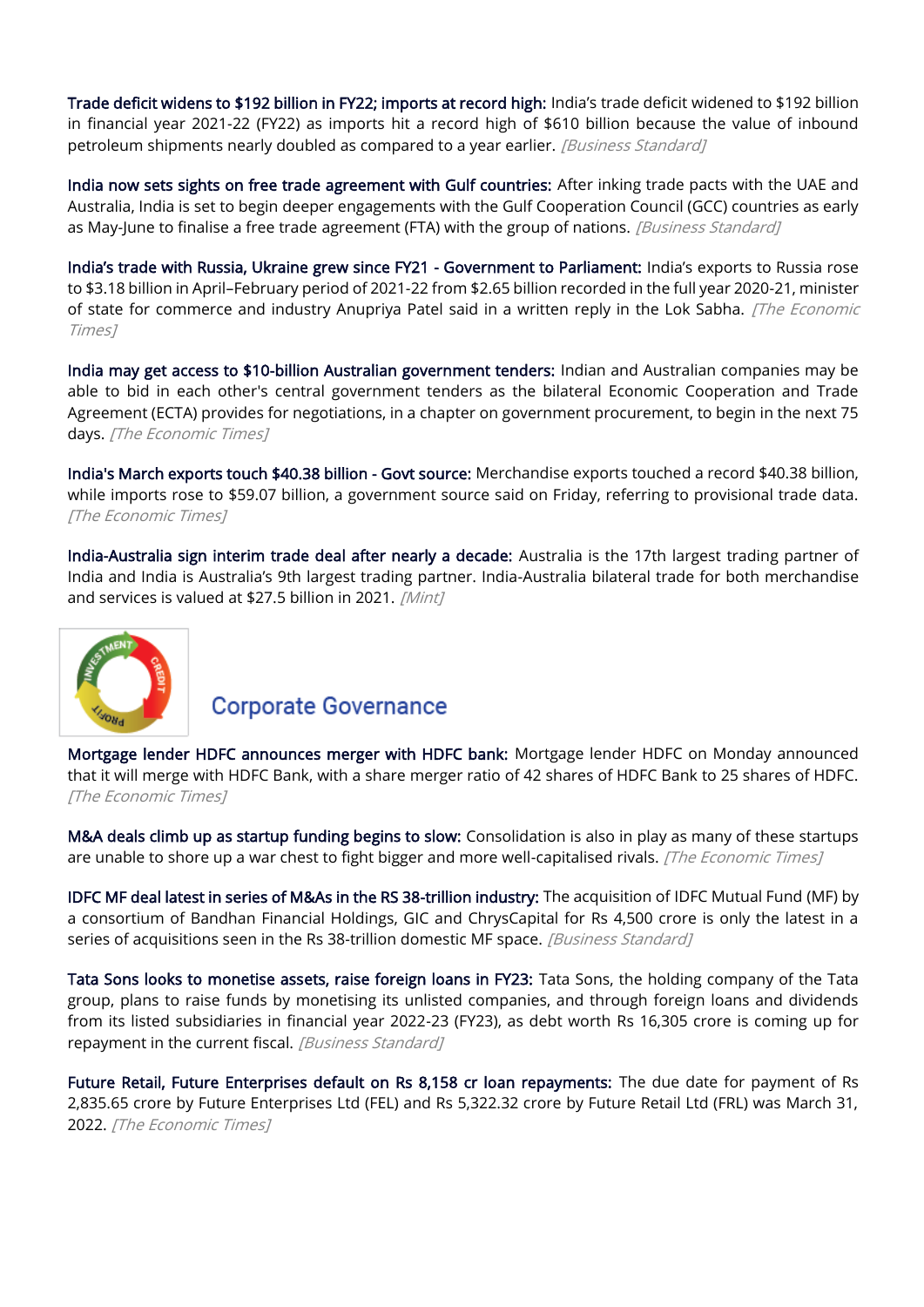

## **MSMEs and Start-ups**

[Bureau of Indian Standards grant 630 licenses to MSME toy manufacturers:](https://www.thestatesman.com/india/bureau-indian-standards-grant-630-licenses-msme-toy-manufacturers-1503057946.html) Out of the 661 licenses granted by BIS to domestic toy manufacturers, 630 licenses that is 95% of licenses have been granted to MSME toy manufacturers. [The Statesman]

[Indian startups raised \\$8.4 bn in Q1, 2022; India ranks 4th globally with 96 unicorns:](https://www.businesstoday.in/entrepreneurship/news/story/indian-startups-raised-84-bn-in-q1-2022-india-ranks-4th-globally-with-96-unicorns-328859-2022-04-06) Globally, there are 1,979 unicorns out of which the US alone is home to 1,036 followed by China (252) and the United Kingdom (UK) with 100 unicorns. [BusinessToday.in]

[Over Rs 30,160 cr sanctioned under 'Stand Up India' scheme in six years:](https://www.business-standard.com/article/economy-policy/over-rs-30-160-cr-sanctioned-under-stand-up-india-scheme-in-six-years-122040500697_1.html) As on March 21, 2022, about 133,995 accounts have received advances under the scheme, out of which 19.310 were held by SCs; 6,435 by STs and 108,250 by women. [Business Standard]

[Edtech unicorns go hybrid to tap India's \\$180 billion education sector:](https://www.business-standard.com/article/companies/edtech-unicorns-go-hybrid-to-tap-india-s-180-billion-education-sector-122040300968_1.html) India is positioned to become a \$313 billion online education market soon, as the pandemic has precipitated an unprecedented demand for the services of edtech companies, say analysts. [Business Standard]



# **Employment and Industrial Relations**

[Enhance NAPS stipend for apprentices to restore parity, says standing committee report:](https://economictimes.indiatimes.com/news/economy/policy/enhance-naps-stipend-for-apprentices-to-restore-parity-says-standing-committee-report/articleshow/90668911.cms) Currently, stipend under NAPS is 25% subject to a maximum of Rs 1500 per month as against 50% for engineering degree and diploma holders under the National Apprenticeship Training Scheme of the education ministry. [The Economic Times]

[Over 54% of India Inc keen on hiring in Q1FY23 - TeamLease report:](https://www.business-standard.com/article/companies/over-54-of-india-inc-keen-on-hiring-in-q1fy23-teamlease-report-122040501027_1.html) Out of the 21 sectors reviewed, overall 16 indicated keenness to hire, led by IT with 95 per cent of employers keen to hire, followed by educational services (86 per cent), E-commerce and technology start-ups (81 per cent) and healthcare and pharmaceuticals (78 per cent). [Business Standard]

[Panel moots universal pension for self-employed, gig workers:](https://economictimes.indiatimes.com/news/economy/finance/panel-moots-universal-pension-for-self-employed-gig-workers/articleshow/90692757.cms) A new Universal Pension Scheme may be considered in view of the clarion call of the prime minister on universal social security and global trends, to cater to those not covered under EPS-95 including gig workers and self-employed persons. [The Economic Times]

[Rural jobs scheme - Only half of targeted work created in FY22:](https://www.financialexpress.com/economy/rural-jobs-scheme-only-half-of-targeted-work-created-in-fy22/2481763/) A parliamentary standing committee recently recommended hiking guaranteed days of work under the MG-NREGS to at least 150 days. The FY22 achievement is only one-third of the recommendation. [Financial Express]

[Indian job market shows sharp recovery in headcount in March, shows Quess data:](https://economictimes.indiatimes.com/jobs/indian-job-market-shows-sharp-recovery-in-headcount-in-march-shows-quess-data/articleshow/90636196.cms) The Indian job market witnessed a sharp recovery in March as "payroll headcount" grew 18.4% year-on-year amid removal of restrictions and pick-up in economic activity, according to data from AllSec Technologies, a Business Process Services (BPS) provider and a Quess company. [The Economic Times]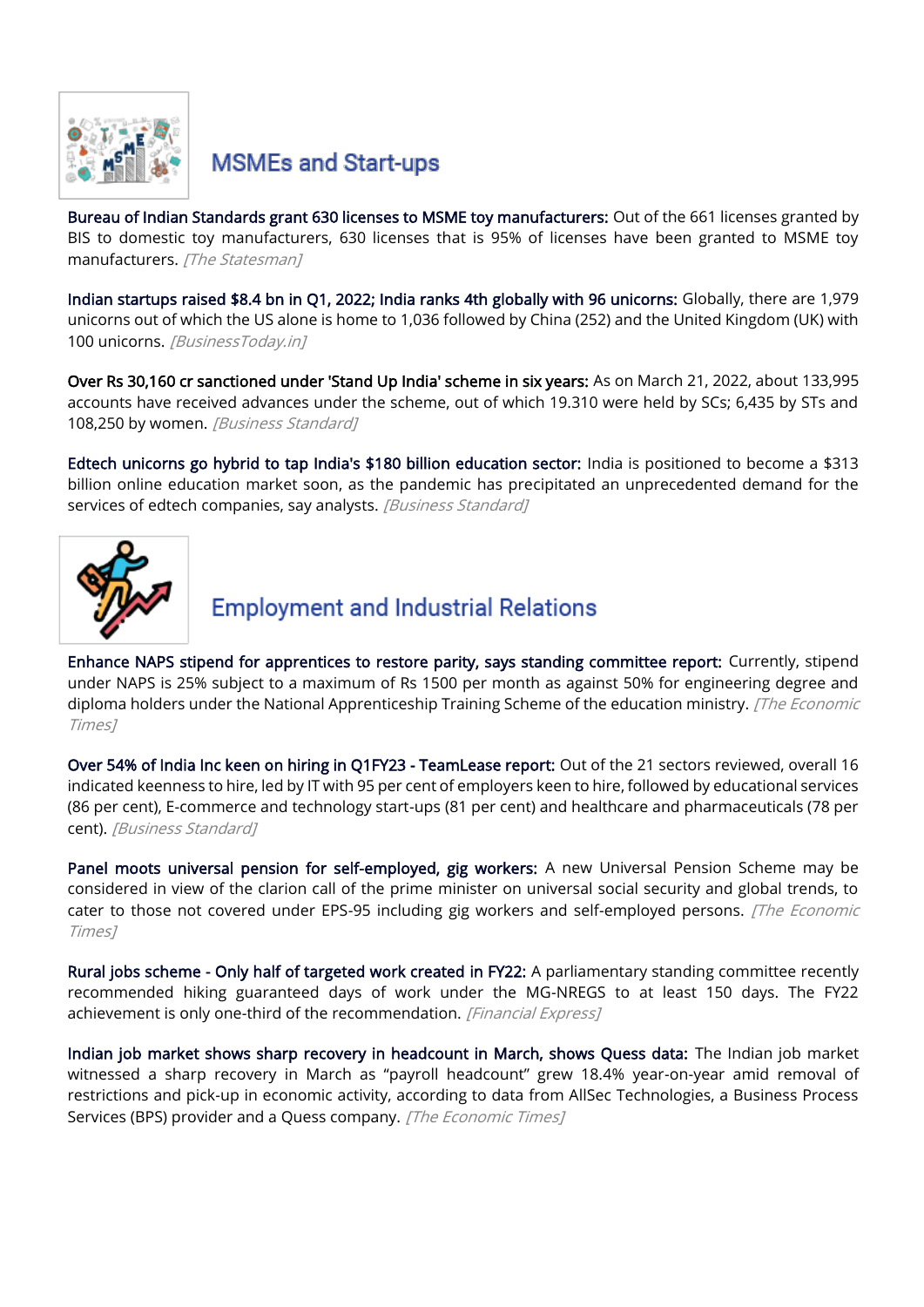

#### **Industrial Finance**

[Bank credit up 8.5% YoY on support from ECLGS scheme - Report - ET BFSI:](https://bfsi.economictimes.indiatimes.com/news/banking/bank-credit-up-8-5-yoy-on-support-from-eclgs-scheme-report/90641015) Banks had reported a credit offtake of 9.1% in December 2021, which toned down to 8.5% on year, for the fortnight ended March 11. Meanwhile, deposits stood at 162.8 lakh crore, with a stable growth of 8.8%. [The Economic Times]

[IBBI to revamp grievance redressal mechanism:](https://www.livemint.com/news/india/ibbi-to-revamp-grievance-redressal-mechanism-11648911462729.html) The bankruptcy rule maker has sought public comments by 21 April on a set of draft rules for revamping its grievance redressal mechanism. [Mint]

[HDFC Bank clocks 21% loan growth at Rs 13.69 trillion in FY22:](https://www.business-standard.com/article/finance/hdfc-bank-clocks-21-loan-growth-at-rs-13-69-trillion-in-fy22-122040300758_1.html) The commercial & rural banking loans grew at a faster clip by around 30.5 per cent over March 31, 2021 and around 10 per cent over December 31,2021. [Business Standard]



## **Technology and Innovation**

[TataNeu in numbers - 120 mn customers, 2,500 offline stores, 80 mn downloads:](https://www.business-standard.com/article/companies/tataneu-in-numbers-120-customers-2-500-offline-stores-80-mn-downloads-122040701107_1.html) The youngest member of the Tata group, the much-awaited Tata Neu, has finally been launched for people across the country. The 'super app' offers a number of services ranging from financial services to tech, travel and even groceries. [Business Standard<sub>1</sub>

[First private astronaut mission to space station readies for launch:](https://economictimes.indiatimes.com/news/science/first-private-astronaut-mission-to-space-station-readies-for-launch/articleshow/90641333.cms) The International Space Station (ISS) is set to become busier than usual this week when its crew welcomes aboard four new colleagues from Houstonbased startup Axiom Space, the first all-private astronaut team ever flown to the orbiting outpost.  $[The$ Economic Times]

[UPI processes 5 bn transactions in March, gets set for new record:](https://www.business-standard.com/article/finance/upi-processes-5-bn-transactions-in-march-gets-set-for-new-record-122033100529_1.html) In March 2021, UPI processed 2.73 billion transactions, amounting to Rs 5.04 trillion. So far in FY22, the payments platform has processed over 45 billion transactions, amounting to over Rs 83 trillion, thus breaching the \$1 trillion mark. *[Business Standard]* 



## Industrial Infrastructure, Clusters and SEZs

[Centre proposes integrated development of highway infrastructure:](https://www.livemint.com/industry/infrastructure/centre-proposes-integrated-development-of-highway-infrastructure-11649096981720.html) The development comes at a time when the government is giving a major emphasis on infrastructure development. The Union Budget for FY23 also announced that the infrastructure development in the country would be guided by the PM GatiShakti initiative. [Mint]

[India to see 48k more EV chargers with investment of Rs 14,000 crore in 3-4 years - Icra:](https://economictimes.indiatimes.com/industry/renewables/india-to-see-48k-more-ev-chargers-with-investment-of-rs-14000-crore-in-3-4-years-icra/articleshow/90685995.cms) The penetration of electric two-wheelers is expected to be at about 13-15 per cent of the new vehicle sales by FY25, according to the report which also expects electric three-wheeler and e-bus segment penetrations at more than 30 per cent and 8-10 per cent, respectively, by FY25. [The Economic Times]

[March quarter sees 53.6% surge in new projects at Rs 5.1 trn - CMIE data:](https://www.business-standard.com/article/economy-policy/march-quarter-sees-53-6-surge-in-new-projects-at-rs-5-1-trn-cmie-data-122040100627_1.html) At Rs 5.1 trillion, it was also more than twice the Rs 2.45 trillion seen during the three months ending March 2021, showed data from project tracker Centre for Monitoring Indian Economy (CMIE). [Business Standard]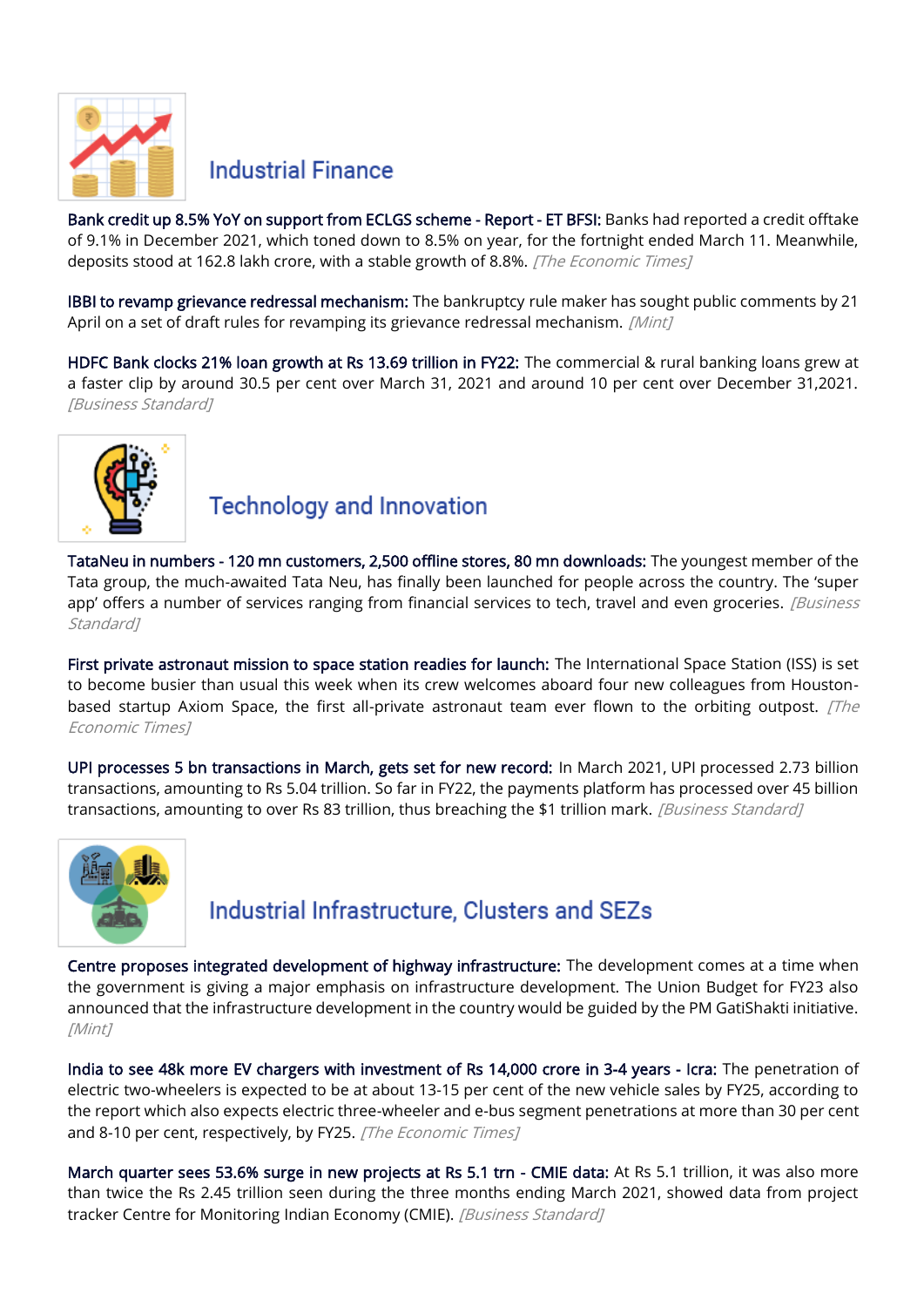[Bids for New Delhi, Mumbai stations revamp soon:](https://economictimes.indiatimes.com/news/economy/infrastructure/bids-for-new-delhi-mumbai-stations-revamp-soon/articleshow/90628924.cms) New Delhi Railway Station (NDLS) and Chhatrapati Shivaji Maharaj Terminus (CSMT) are now set to be bid out under a hybrid build-operate-transfer (BOT) model, whereby the railways will invest up to 40% of the total project cost of each project. . [The Economic Times]

[Indian Oil to invest Rs 840 crore to set up plant, raise storage capacity:](https://www.business-standard.com/article/pti-stories/ioc-to-pump-in-rs-840cr-to-set-up-pol-plant-raise-storage-capacity-in-ne-122040300399_1.html) The company is planning to take its POL capacities to 5,530 Thousand Metric Tonnes Per Annum (TMTPA) by 2030 from the existing 3,160 TMTPA, Indian Oil Corporation Executive Director (IndianOil-AOD) G Ramesh told PTI. [Business Standard]

[BSNL plans to install 1.12 lakh towers across India ahead of 4G rollout:](https://www.livemint.com/companies/news/bsnl-plans-to-install-1-12-lakh-towers-across-india-ahead-of-4g-rollout-11649239318720.html) The government approved to administratively allot spectrum to BSNL and MTNL for providing 5G services on the same principles as followed for 4G. BSNL and MTNL would rollout 4G and 5G services based on techno-commercial considerations. [Mint]



## Sustainable Industrialisation

[India to invite bids for 2GW offshore wind energy projects soon - RK Singh:](https://economictimes.indiatimes.com/industry/renewables/india-to-invite-bids-for-2gw-offshore-wind-energy-projects-soon-rk-singh/articleshow/90705430.cms) Our journey is incomplete without offshore wind energy. We will bring bids for 1,000 MW in Gujarat and after that 1,000 MW in Tamil Nadu. The minister urged international investors to come forward and invest in offshore wind tenders. [The Economic Times]

[Centre extends timeline for loan disbursement for ethanol projects till September:](https://economictimes.indiatimes.com/news/economy/policy/centre-extends-timeline-for-loan-disbursement-for-ethanol-projects-till-september/articleshow/90668648.cms) The Centre has notified different interest subvention schemes for sugar mills and distilleries during 2018-2021, with a view to increasing production of ethanol and its supply under Ethanol Blended with Petrol (EBP) Programme, especially in the surplus season. [The Economic Times]

[Jio-bp and TVS Motor Company to collaborate on EV solutions:](https://www.business-standard.com/article/companies/jio-bp-and-tvs-motor-company-to-collaborate-on-ev-solutions-122040500951_1.html) Jio-bp and TVS Motor Company on Tuesday announced that they have agreed to explore the creation of a robust public EV charging infrastructure for electric two-wheelers and three-wheelers in the country, building on Jio-bp's growing network in this space. [Business Standard]

[NTPC begins commercial operation of 22 MW floating solar capacity in Kerala:](https://economictimes.indiatimes.com/industry/renewables/ntpc-begins-commercial-operation-of-22-mw-floating-solar-capacity-in-kerala/articleshow/90588359.cms) The first part capacity of 22 MW out of 92 MW Kayamkulam Floating Solar PV Project at Kayamkulam, Kerala, is declared on commercial operation with effect from 13:00 hours of 31.03.2022. [The Economic Times]

[JSPL plans largest & greenest steel plant in Odisha:](https://economictimes.indiatimes.com/industry/indl-goods/svs/steel/jspl-plans-largest-greenest-steel-plant-in-odisha/articleshow/90593003.cms) After bagging Utkal B1 and B2 coal block in the Angul-Talcher belt in the state, Jindal Steel & Power Limited (JSPL) on Friday said it would develop its Odisha plant into the largest and greenest facility in the world. [The Economic Times]

[Tata Power Solar commissions 160 MW solar project in Rajasthan:](https://www.business-standard.com/article/companies/tata-power-solar-commissions-160-mw-solar-project-in-rajasthan-122040500436_1.html) The Jetstar project was completed within a period of 15 months. It is one of the largest solar projects in Rajasthan. [Business Standard]



#### **Sectoral News**

Increase in Drug Prices Will Hit People Hard – [Need for Re-orienting Drug Pricing and Production Policy:](https://www.newsclick.in/Increase-Drug-Prices-Will-Hit-People-Hard-Need-Re-orienting-Drug-Pricing-Production-Policy) Explaining the reason behind the erosion of domestic pharma capacity and dependence on China for APIs, Reji K. Joseph, Institute for Studies in Industrial Development, elaborates - "One major factor is policy-induced, on account of our policy initiatives, such as import liberalisation, delinking, etc. But simultaneously, China was building capabilities in APIs, especially the fermentation-based APIs. [NewsClick]